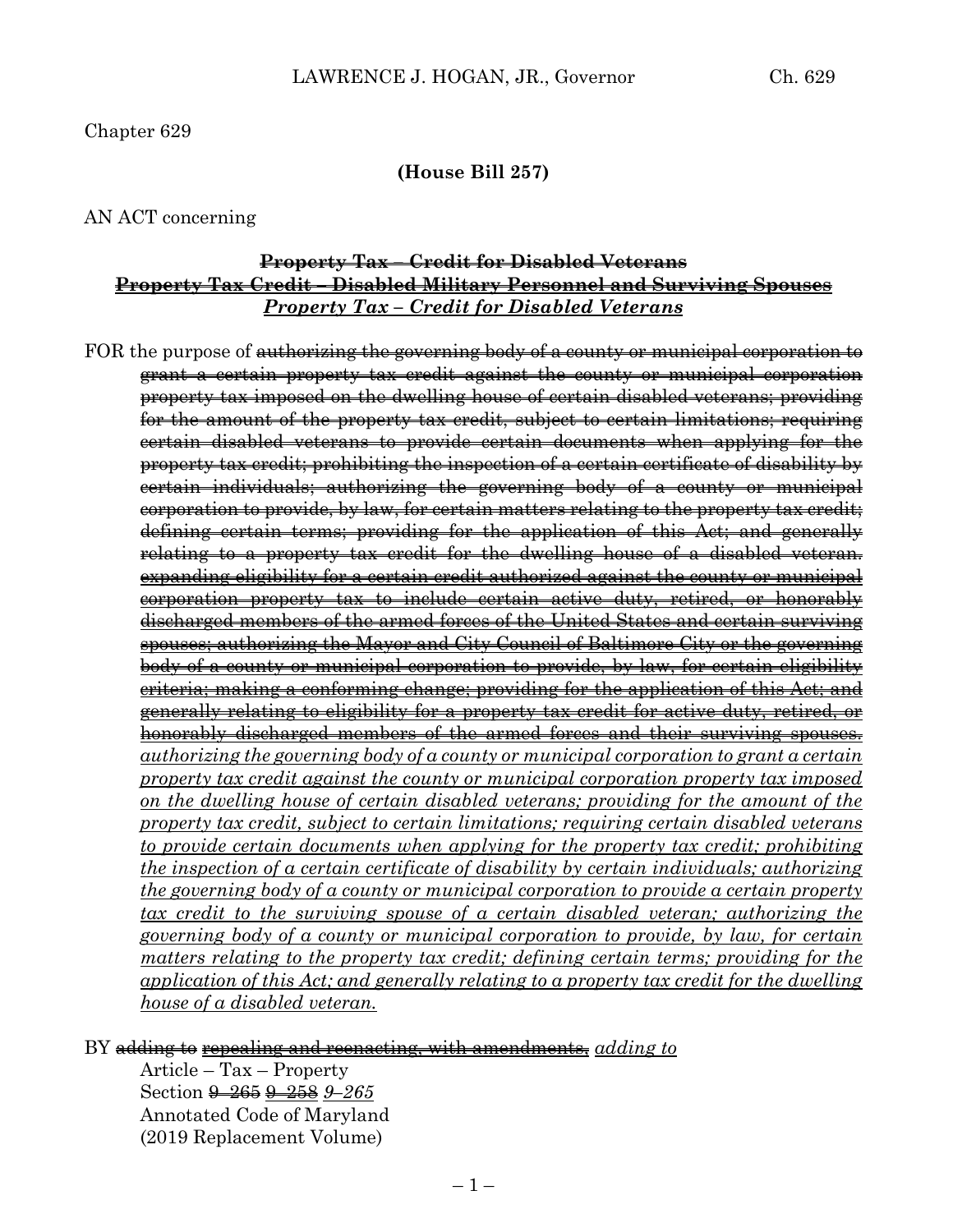SECTION 1. BE IT ENACTED BY THE GENERAL ASSEMBLY OF MARYLAND, That the Laws of Maryland read as follows:

# **Article – Tax – Property**

**9–265.**

**(A) (1) IN THIS SECTION THE FOLLOWING WORDS HAVE THE MEANINGS INDICATED.**

**(2) "DISABLED VETERAN" MEANS AN INDIVIDUAL WHO:**

**(I) IS HONORABLY DISCHARGED OR RELEASED UNDER HONORABLE CIRCUMSTANCES FROM ACTIVE MILITARY, NAVAL, OR AIR SERVICE AS DEFINED IN 38 U.S.C. § 101; AND**

**(II) HAS BEEN DECLARED BY THE VETERANS ADMINISTRATION TO HAVE A PERMANENT SERVICE–CONNECTED DISABILITY OF AT LEAST 50% THAT RESULTS FROM BLINDNESS OR ANY OTHER DISABLING CAUSE THAT:**

**1. IS REASONABLY CERTAIN TO CONTINUE FOR THE LIFE**

**OF THE VETERAN; AND**

**2. WAS NOT CAUSED OR INCURRED BY MISCONDUCT OF**

**THE VETERAN.**

- **(3) "DWELLING HOUSE":**
	- **(I) MEANS REAL PROPERTY THAT IS:**
		- **1. THE LEGAL RESIDENCE OF A DISABLED VETERAN;**

**AND**

**2. OCCUPIED BY NOT MORE THAN TWO FAMILIES; AND**

**(II) INCLUDES THE LOT OR CURTILAGE AND STRUCTURES NECESSARY TO USE THE REAL PROPERTY AS A RESIDENCE.**

**(B) THE MAYOR AND CITY COUNCIL OF BALTIMORE CITY OR THE GOVERNING BODY OF A COUNTY OR MUNICIPAL CORPORATION MAY GRANT, BY LAW, A PROPERTY TAX CREDIT UNDER THIS SECTION AGAINST THE COUNTY OR MUNICIPAL CORPORATION PROPERTY TAX IMPOSED ON A DWELLING HOUSE IF:**

**(1) THE DWELLING HOUSE IS OWNED BY A DISABLED VETERAN;**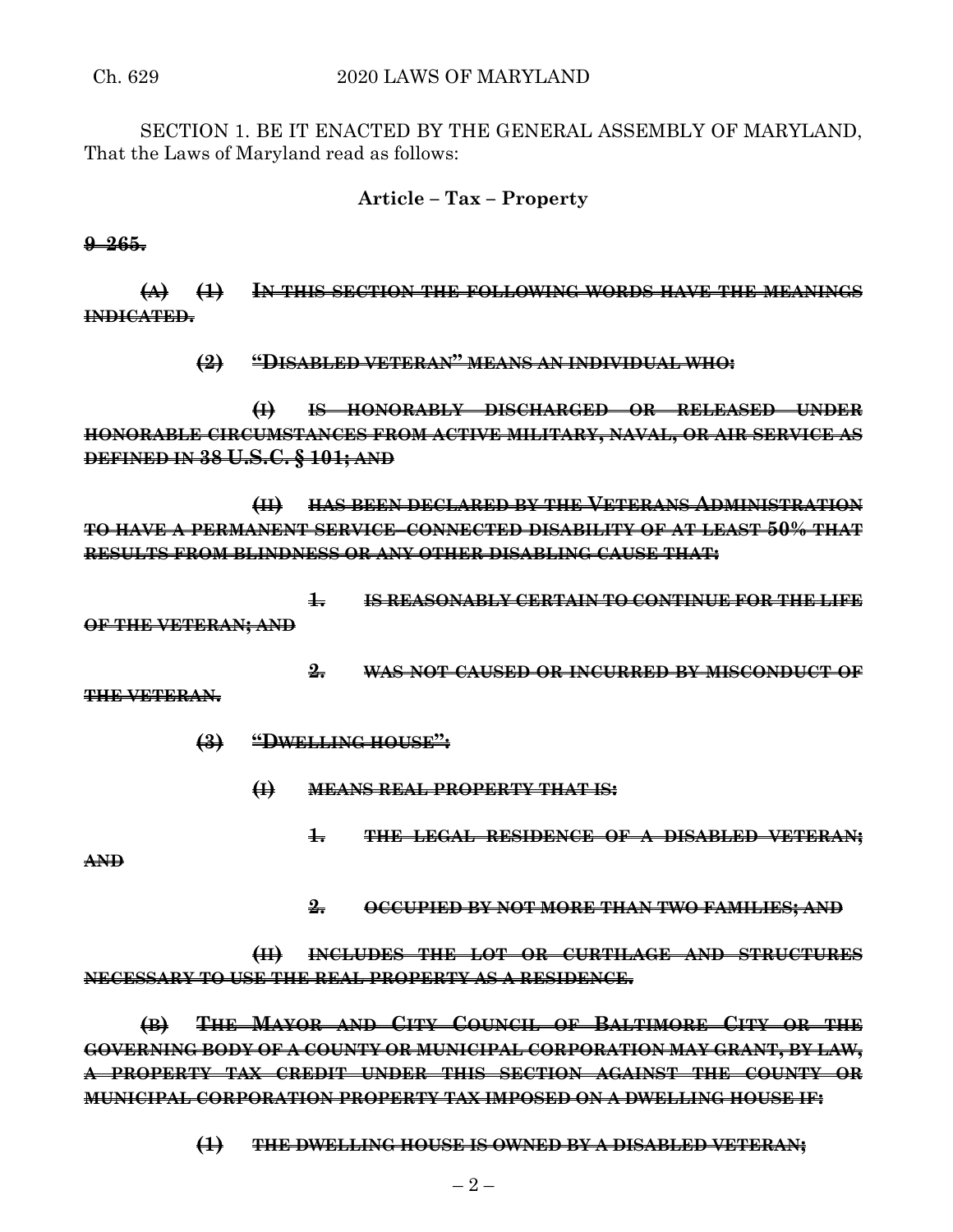**(2) THE DISABLED VETERAN'S FEDERAL ADJUSTED GROSS INCOME FOR THE IMMEDIATELY PRECEDING TAXABLE YEAR DOES NOT EXCEED \$100,000; AND**

**(3) THE APPLICATION REQUIREMENTS OF SUBSECTION (D) OF THIS SECTION ARE MET.**

**(C) THE PROPERTY TAX CREDIT GRANTED UNDER THIS SECTION SHALL EQUAL:**

**(1) 50% OF THE COUNTY OR MUNICIPAL CORPORATION PROPERTY TAX IMPOSED ON THE DWELLING HOUSE IF THE DISABLED VETERAN'S SERVICE–CONNECTED DISABILITY RATING IS AT LEAST 75% BUT NOT MORE THAN 99%; OR**

**(2) 25% OF THE COUNTY OR MUNICIPAL CORPORATION PROPERTY TAX IMPOSED ON THE DWELLING HOUSE IF THE DISABLED VETERAN'S SERVICE–CONNECTED DISABILITY RATING IS AT LEAST 50% BUT NOT MORE THAN 74%.**

**(D) (1) A DISABLED VETERAN SHALL APPLY FOR THE PROPERTY TAX CREDIT UNDER THIS SECTION BY PROVIDING TO THE COUNTY OR MUNICIPAL CORPORATION:**

**(I) A COPY OF THE DISABLED VETERAN'S DISCHARGE CERTIFICATE FROM ACTIVE MILITARY, NAVAL, OR AIR SERVICE; AND**

**(II) ON THE FORM PROVIDED BY THE COUNTY OR MUNICIPAL CORPORATION, A CERTIFICATION OF THE DISABLED VETERAN'S DISABILITY FROM THE VETERANS ADMINISTRATION.**

**(2) THE DISABLED VETERAN'S CERTIFICATE OF DISABILITY MAY NOT BE INSPECTED BY INDIVIDUALS OTHER THAN:**

**(I) THE DISABLED VETERAN; OR**

**(II) APPROPRIATE EMPLOYEES OF THE COUNTY OR MUNICIPAL CORPORATION.**

**(E) THE MAYOR AND CITY COUNCIL OF BALTIMORE CITY OR THE GOVERNING BODY OF A COUNTY OR MUNICIPAL CORPORATION MAY PROVIDE, BY LAW, FOR:**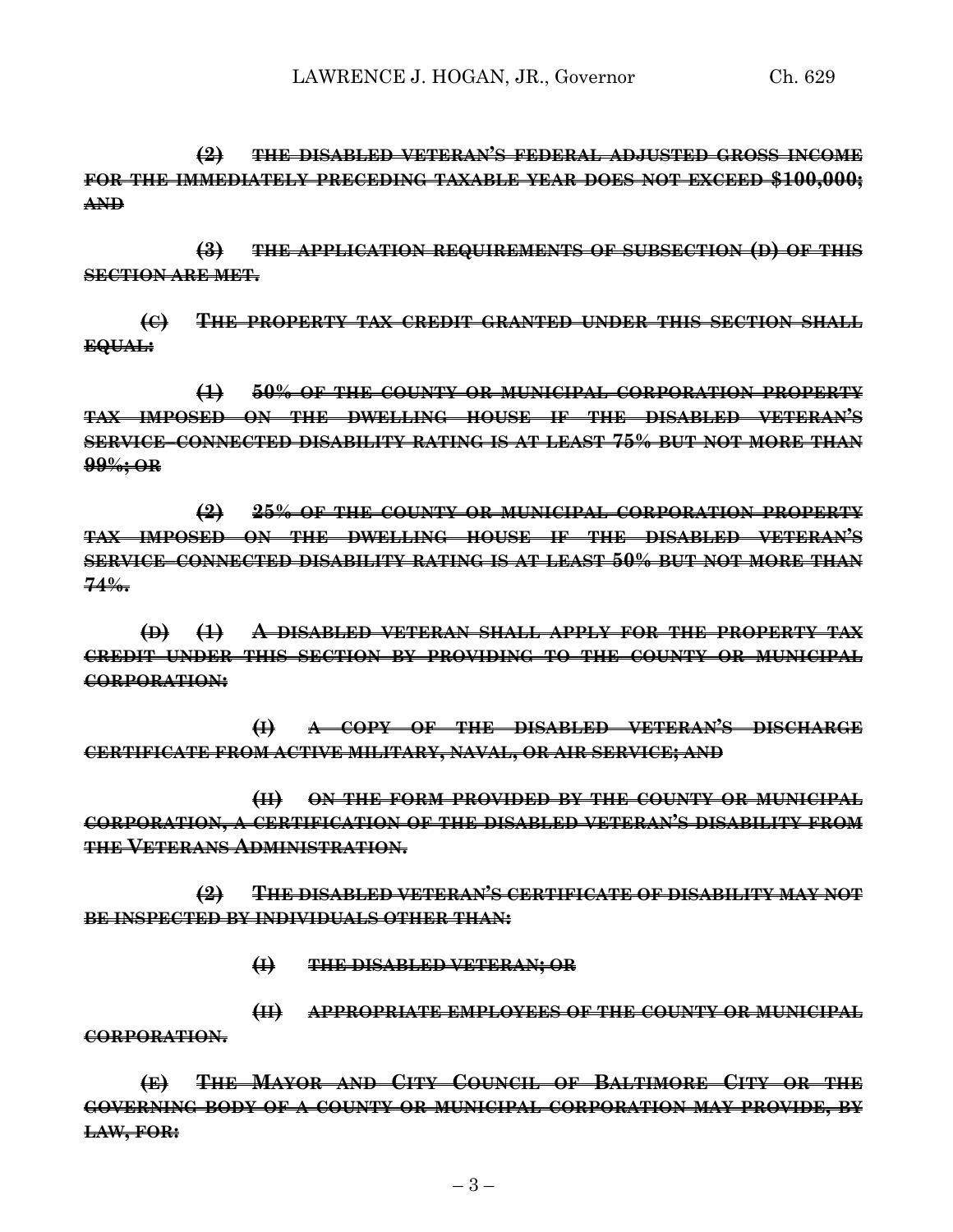### **(1) THE DURATION OF THE TAX CREDIT;**

# **(2) REGULATIONS AND PROCEDURES FOR THE APPLICATION AND UNIFORM PROCESSING OF REQUESTS FOR THE TAX CREDIT; AND**

**(3) ANY OTHER PROVISION NECESSARY TO CARRY OUT THE TAX CREDIT UNDER THIS SECTION.**

 $9 - 258$ .

- $\leftrightarrow$   $\leftrightarrow$  In this section the following words have the meanings indicated.
	- (2) "Dwelling" has the meaning stated in § 9–105 of this title.
	- (3) "Eligible individual" means:
		- (i) an individual who is at least 65 years old;

 $\overline{\text{in}}$  an individual who is at least 65 years old and is a retired member of the uniformed services of the United States as defined in 10 U.S.C. § 101, the military reserves, or the National Guard; **[**or**]**

(iii) a surviving spouse, who is at least 65 years old and has not remarried, of a retired member of the uniformed services of the United States as defined in 10 U.S.C. § 101, the military reserves, or the National Guard**;**

### **(IV) AN INDIVIDUAL WHO:**

**1. IS AN ACTIVE DUTY, RETIRED, OR HONORABLY DISCHARGED MEMBER OF THE UNIFORMED SERVICES OF THE UNITED STATES AS DEFINED IN 10 U.S.C. § 101, THE MILITARY RESERVES, OR THE NATIONAL GUARD; AND**

**2. HAS A SERVICE–CONNECTED DISABILITY AS DEFINED IN A LOCAL LAW ENACTED UNDER SUBSECTION (D) OF THIS SECTION; OR**

# **(V) A SURVIVING SPOUSE OF AN INDIVIDUAL DESCRIBED UNDER ITEM (IV) OF THIS PARAGRAPH WHO HAS NOT REMARRIED**.

(b) The Mayor and City Council of Baltimore City or the governing body of a county or municipal corporation may grant, by law, a property tax credit under this section against the county or municipal corporation property tax imposed on the dwelling of an eligible individual.

(c) The property tax credit allowed under this section may: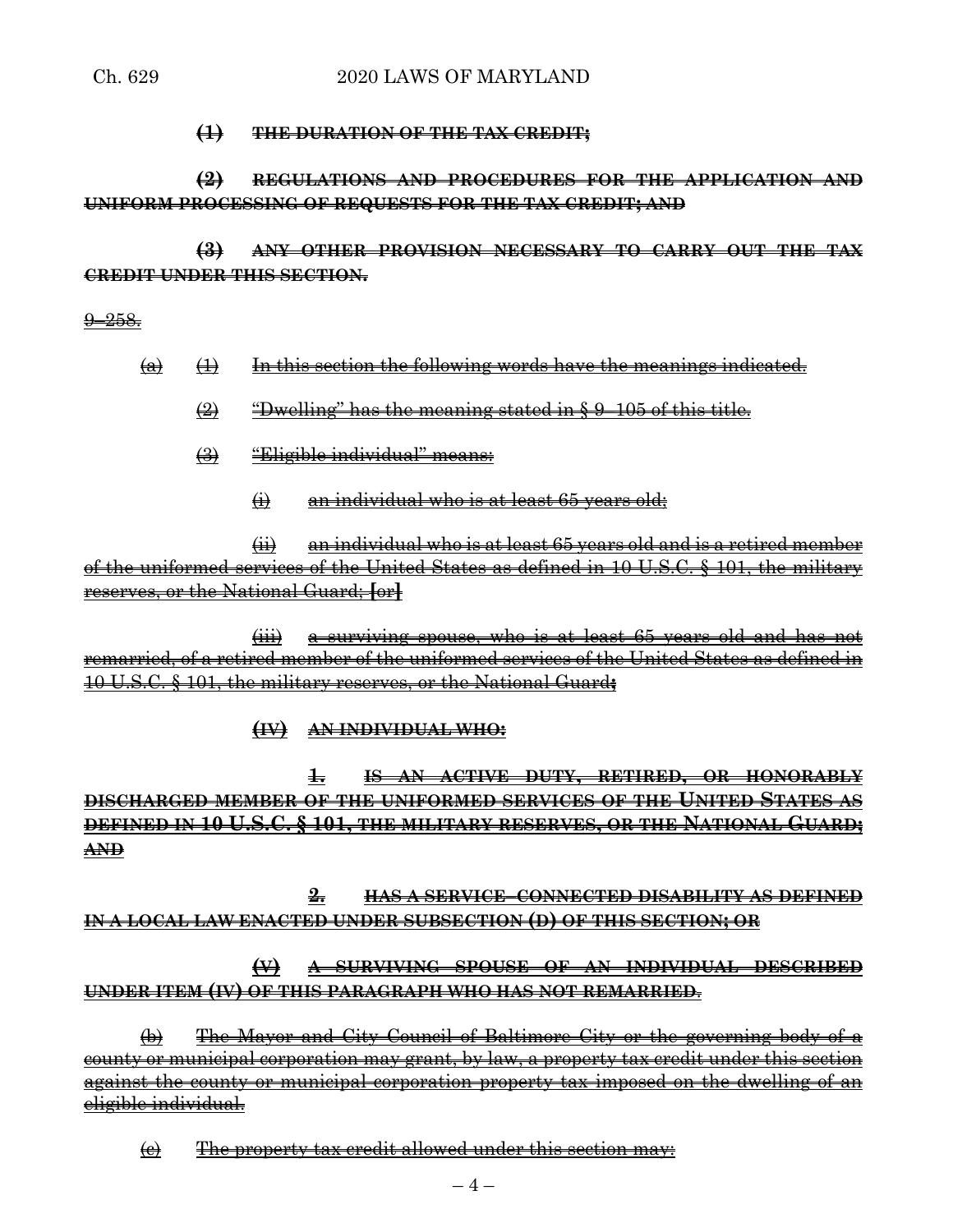(1) not exceed 20% of the county or municipal corporation property tax imposed on the property; and

 $\left( 2\right)$  be granted for a period of up to 5 years.

(d) The Mayor and City Council of Baltimore City or the governing body of a county or municipal corporation may provide, by law, for:

 $(1)$  the maximum assessed value of a dwelling that is eligible for the tax credit under this section;

 $\left( 2 \right)$  the minimum number of years, not to exceed 40 years, that an eligible individual not described under subsection **[**(a)(3)(ii) or (iii)**] (A)(3)(II), (III), OR (IV)** of this section must have resided in the same dwelling;

**(3) CRITERIA THAT DEFINE A SERVICE–CONNECTED DISABILITY OF AN ELIGIBLE INDIVIDUAL DESCRIBED UNDER SUBSECTION (A)(3)(IV) OF THIS SECTION;**

**[**(3)**] (4)** additional eligibility criteria for the tax credit under this section;

**[**(4)**] (5)** regulations and procedures for the application and uniform processing of requests for the tax credit; and

**[**(5)**] (6)** any other provision necessary to carry out the tax credit under this section.

*9–265.*

*(A) (1) IN THIS SECTION THE FOLLOWING WORDS HAVE THE MEANINGS INDICATED.*

### *(2) "DISABLED VETERAN" MEANS AN INDIVIDUAL WHO:*

*(I) IS HONORABLY DISCHARGED OR RELEASED UNDER HONORABLE CIRCUMSTANCES FROM ACTIVE MILITARY, NAVAL, OR AIR SERVICE AS DEFINED IN 38 U.S.C. § 101; AND*

*(II) HAS BEEN DECLARED BY THE VETERANS ADMINISTRATION TO HAVE A PERMANENT SERVICE–CONNECTED DISABILITY OF AT LEAST 50% THAT RESULTS FROM BLINDNESS OR ANY OTHER DISABLING CAUSE THAT:*

*1. IS REASONABLY CERTAIN TO CONTINUE FOR THE LIFE OF THE VETERAN; AND*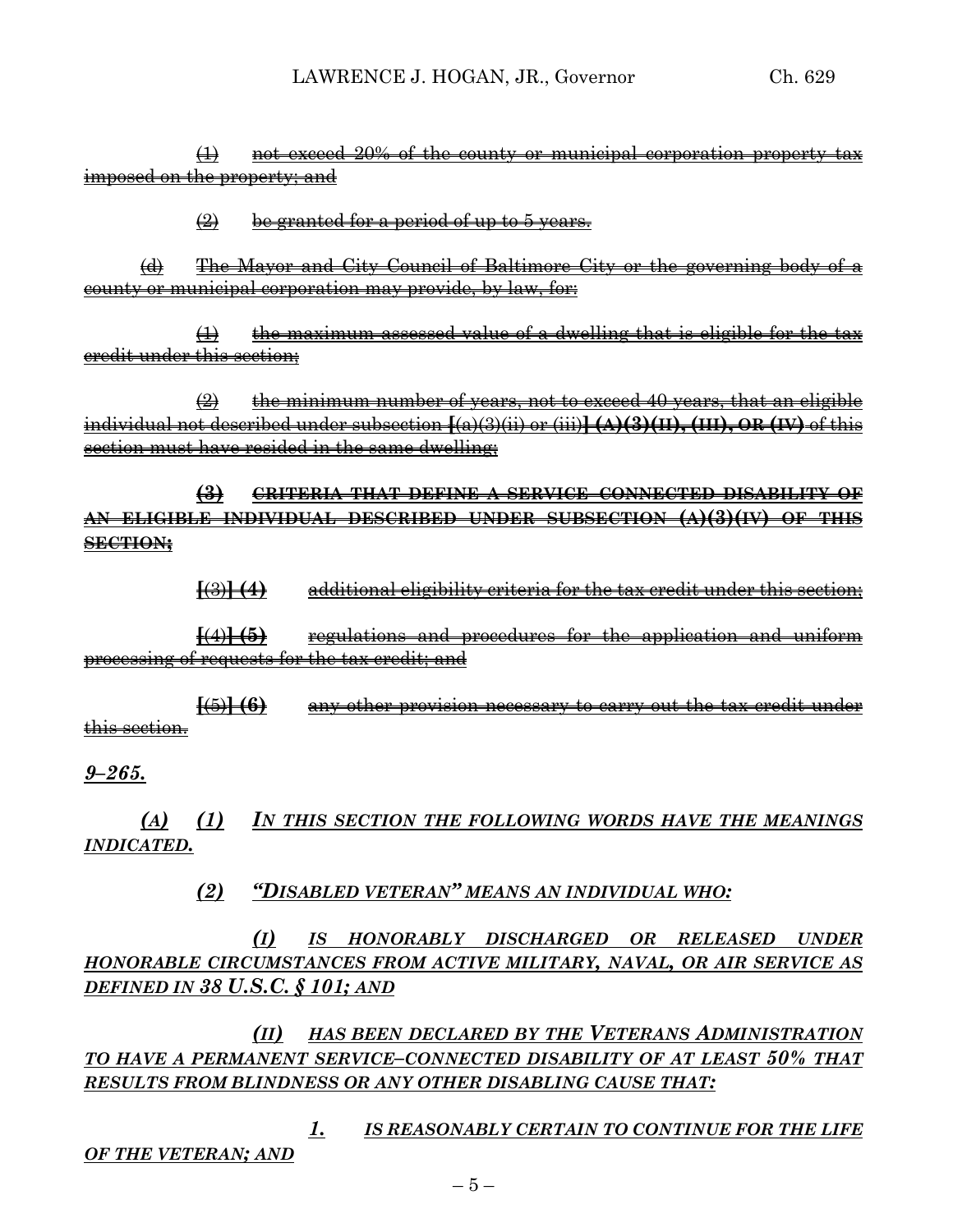### *2. WAS NOT CAUSED OR INCURRED BY MISCONDUCT OF*

#### *THE VETERAN.*

## *(3) "DWELLING HOUSE":*

- *(I) MEANS REAL PROPERTY THAT IS:*
	- *1. THE LEGAL RESIDENCE OF A DISABLED VETERAN; AND*
	- *2. OCCUPIED BY NOT MORE THAN TWO FAMILIES; AND*

*(II) INCLUDES THE LOT OR CURTILAGE AND STRUCTURES NECESSARY TO USE THE REAL PROPERTY AS A RESIDENCE.*

*(B) THE MAYOR AND CITY COUNCIL OF BALTIMORE CITY OR THE GOVERNING BODY OF A COUNTY OR MUNICIPAL CORPORATION MAY GRANT, BY LAW, A PROPERTY TAX CREDIT UNDER THIS SECTION AGAINST THE COUNTY OR MUNICIPAL CORPORATION PROPERTY TAX IMPOSED ON A DWELLING HOUSE IF:*

# *(1) THE DWELLING HOUSE IS OWNED BY A DISABLED VETERAN;*

*(2) THE DISABLED VETERAN'S FEDERAL ADJUSTED GROSS INCOME FOR THE IMMEDIATELY PRECEDING TAXABLE YEAR DOES NOT EXCEED \$100,000; AND*

*(3) THE APPLICATION REQUIREMENTS OF SUBSECTION (D) OF THIS SECTION ARE MET.*

*(C) THE PROPERTY TAX CREDIT GRANTED UNDER THIS SECTION SHALL EQUAL:*

*(1) 50% OF THE COUNTY OR MUNICIPAL CORPORATION PROPERTY TAX IMPOSED ON THE DWELLING HOUSE IF THE DISABLED VETERAN'S SERVICE–CONNECTED DISABILITY RATING IS AT LEAST 75% BUT NOT MORE THAN 99%; OR*

*(2) 25% OF THE COUNTY OR MUNICIPAL CORPORATION PROPERTY TAX IMPOSED ON THE DWELLING HOUSE IF THE DISABLED VETERAN'S SERVICE–CONNECTED DISABILITY RATING IS AT LEAST 50% BUT NOT MORE THAN 74%.*